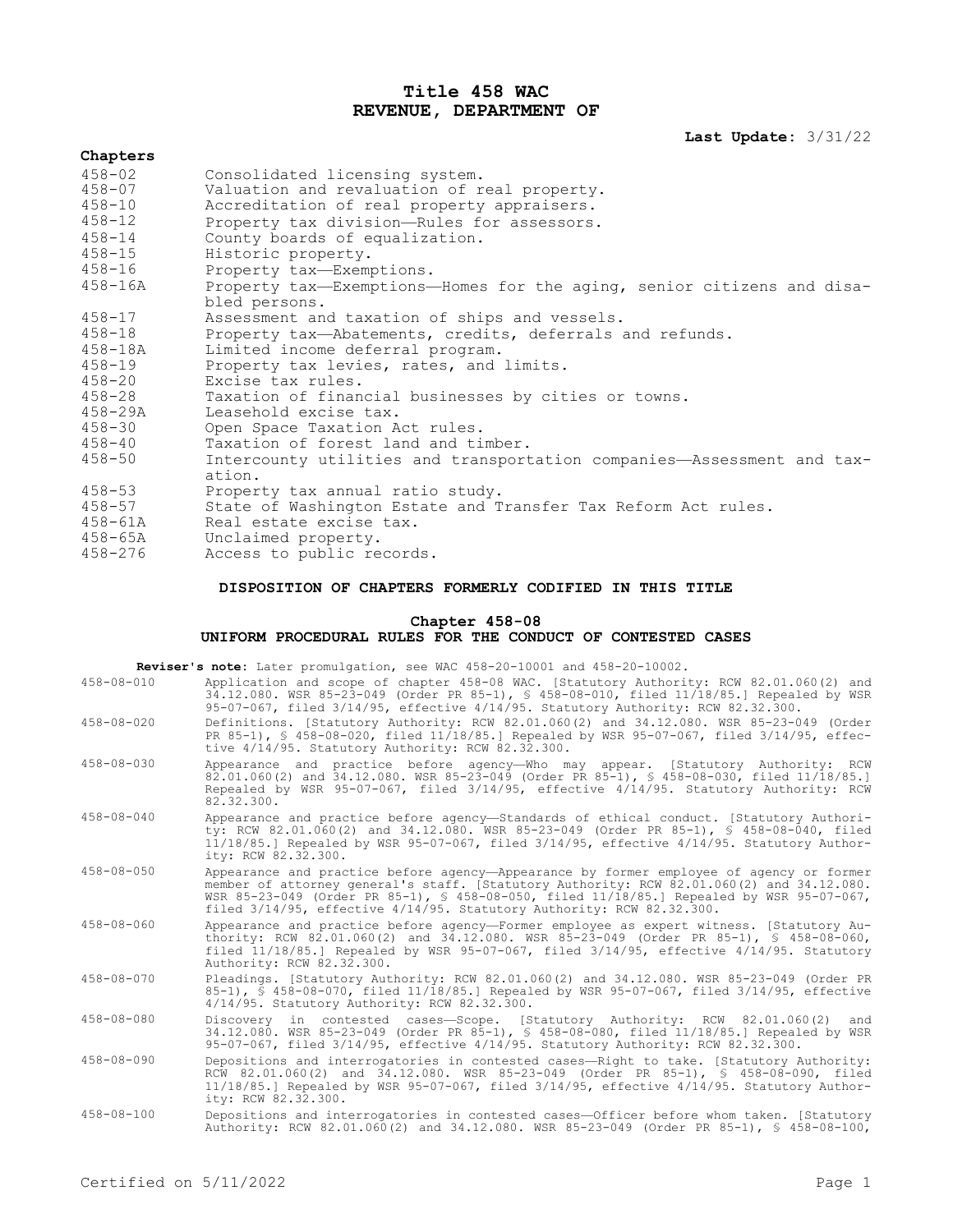|                  | filed $11/18/85$ . Repealed by WSR 95-07-067, filed $3/14/95$ , effective $4/14/95$ . Statutory<br>Authority: RCW 82.32.300.                                                                                                                                                                                                                        |
|------------------|-----------------------------------------------------------------------------------------------------------------------------------------------------------------------------------------------------------------------------------------------------------------------------------------------------------------------------------------------------|
| $458 - 08 - 110$ | Depositions and interrogatories in contested cases—Authorization. [Statutory Authority:<br>RCW 82.01.060(2) and 34.12.080. WSR 85-23-049 (Order PR 85-1), § 458-08-110, filed<br>$11/18/85$ . Repealed by WSR 95-07-067, filed $3/14/95$ , effective $4/14/95$ . Statutory Author-<br>ity: RCW 82.32.300.                                           |
| $458 - 08 - 120$ | Depositions and interrogatories in contested cases-Protection of parties and deponents.<br>[Statutory Authority: RCW 82.01.060(2) and 34.12.080. WSR 85-23-049 (Order PR 85-1), §<br>458-08-120, filed 11/18/85.] Repealed by WSR 95-07-067, filed 3/14/95, effective 4/14/95.<br>Statutory Authority: RCW 82.32.300.                               |
| $458 - 08 - 130$ | Deposition and interrogatories in contested cases—Oral examination and cross-examina-<br>tion. [Statutory Authority: RCW 82.01.060(2) and 34.12.080. WSR 85-23-049 (Order PR<br>85-1), $\frac{1}{5}$ 458-08-130, filed 11/18/85.] Repealed by WSR 95-07-067, filed 3/14/95, effective<br>4/14/95. Statutory Authority: RCW 82.32.300.               |
| $458 - 08 - 140$ | Depositions and interrogatories in contested cases-Recordation. [Statutory Authority:<br>RCW 82.01.060(2) and 34.12.080. WSR 85-23-049 (Order PR 85-1), § 458-08-140, filed<br>$11/18/85$ .] Repealed by WSR 95-07-067, filed $3/14/95$ , effective $4/14/95$ . Statutory Author-<br>ity: RCW 82.32.300.                                            |
| $458 - 08 - 150$ | Depositions and interrogatories in contested cases-Signing attestation and return.<br>[Statutory Authority: RCW 82.01.060(2) and 34.12.080. WSR 85-23-049 (Order PR 85-1), §<br>458-08-150, filed 11/18/85.] Repealed by WSR 95-07-067, filed 3/14/95, effective 4/14/95.<br>Statutory Authority: RCW 82.32.300.                                    |
| $458 - 08 - 160$ | Depositions and interrogatories in contested cases-Use and effect. [Statutory Authority:<br>RCW 82.01.060(2) and 34.12.080. WSR 85-23-049 (Order PR 85-1), § 458-08-160, filed<br>$11/18/85$ . Repealed by WSR 95-07-067, filed $3/14/95$ , effective $4/14/95$ . Statutory Author-<br>ity: RCW 82.32.300.                                          |
| $458 - 08 - 170$ | Depositions and interrogatories in contested cases-Fees of officers and deponents.<br>[Statutory Authority: RCW 82.01.060(2) and 34.12.080. WSR 85-23-049 (Order PR 85-1), §<br>458-08-170, filed 11/18/85.] Repealed by WSR 95-07-067, filed 3/14/95, effective 4/14/95.<br>Statutory Authority: RCW 82.32.300.                                    |
| $458 - 08 - 180$ | Depositions upon interrogatories-Submission of interrogatories. [Statutory Authority:<br>RCW 82.01.060(2) and 34.12.080. WSR 85-23-049 (Order PR 85-1), § 458-08-180, filed<br>$11/18/85$ . Repealed by WSR 95-07-067, filed $3/14/95$ , effective $4/14/95$ . Statutory Author-<br>ity: RCW 82.32.300.                                             |
| $458 - 08 - 190$ | Depositions upon interrogatories—Interrogation. [Statutory Authority: RCW 82.01.060(2)<br>and 34.12.080. WSR 85-23-049 (Order PR 85-1), § 458-08-190, filed 11/18/85.] Repealed by<br>WSR 95-07-067, filed 3/14/95, effective 4/14/95. Statutory Authority: RCW 82.32.300.                                                                          |
| $458 - 08 - 200$ | Depositions upon interrogatories—Attestation and return. [Statutory Authority: RCW<br>82.01.060(2) and 34.12.080. WSR 85-23-049 (Order PR 85-1), \$ 458-08-200, filed 11/18/85.]<br>Repealed by WSR 95-07-067, filed 3/14/95, effective 4/14/95. Statutory Authority: RCW<br>82.32.300.                                                             |
| $458 - 08 - 210$ | Depositions upon interrogatories-Provisions of deposition rule. [Statutory Authority:<br>RCW 82.01.060(2) and 34.12.080. WSR 85-23-049 (Order PR 85-1), § 458-08-210, filed<br>$11/18/85$ .] Repealed by WSR 95-07-067, filed $3/14/95$ , effective $4/14/95$ . Statutory Author-<br>ity: RCW 82.32.300.                                            |
| 458-08-220       | Interrogatories to parties. [Statutory Authority: RCW 82.01.060(2) and 34.12.080. WSR<br>85-23-049 (Order PR 85-1), § 458-08-220, filed 11/18/85.] Repealed by WSR 95-07-067,<br>filed $3/14/95$ , effective $4/14/95$ . Statutory Authority: RCW 82.32.300.                                                                                        |
| $458 - 08 - 230$ | Requests for admission. [Statutory Authority: RCW 82.01.060(2) and 34.12.080. WSR<br>85-23-049 (Order PR 85-1), § 458-08-230, filed 11/18/85.] Repealed by WSR 95-07-067,<br>filed $3/14/95$ , effective $4/14/95$ . Statutory Authority: RCW 82.32.300.                                                                                            |
| $458 - 08 - 240$ | Subpoenas. [Statutory Authority: RCW 82.01.060(2) and 34.12.080. WSR 85-23-049 (Order PR<br>85-1), § 458-08-240, filed 11/18/85.] Repealed by WSR 95-07-067, filed 3/14/95, effective<br>4/14/95. Statutory Authority: RCW 82.32.300.                                                                                                               |
| $458 - 08 - 250$ | Settlement. [Statutory Authority: RCW 82.01.060(2) and 34.12.080. WSR 85-23-049 (Order PR<br>85-1), $\frac{1}{5}$ 458-08-250, filed 11/18/85.] Repealed by WSR 95-07-067, filed 3/14/95, effective<br>4/14/95. Statutory Authority: RCW 82.32.300.                                                                                                  |
| $458 - 08 - 260$ | Decision procedure. [Statutory Authority: RCW 82.01.060(2) and 34.12.080. WSR 85-23-049<br>(Order PR 85-1), § 458-08-260, filed 11/18/85.] Repealed by WSR 95-07-067, filed 3/14/95,<br>effective 4/14/95. Statutory Authority: RCW 82.32.300.                                                                                                      |
| $458 - 08 - 270$ | Review procedures. [Statutory Authority: RCW 82.01.060(2) and 34.12.080. WSR 85-23-049<br>(Order PR 85-1), § 458-08-270, filed 11/18/85.] Repealed by WSR 95-07-067, filed 3/14/95,<br>effective 4/14/95. Statutory Authority: RCW 82.32.300.                                                                                                       |
|                  | Chapter 458-24<br>UNFAIR CIGARETTE SALES BELOW COST ACT RULES AND REGULATIONS                                                                                                                                                                                                                                                                       |
| $458 - 24 - 010$ | General. [Order NET 72-2, § 458-24-010, filed $9/29/72$ .] Repealed by WSR 96-21-141, filed                                                                                                                                                                                                                                                         |
| $458 - 24 - 020$ | 10/23/96, effective 11/23/96. Statutory Authority: RCW 34.05.354.<br>Unlawful practices. [Statutory Authority: RCW 82.32.300. WSR 82-19-028 (Order NET 82-9),<br>\$ 458-24-020, filed 9/10/82; Order NET 72-2, \$ 458-24-020, filed 9/29/72.] Repealed by<br>WSR 96-21-141, filed 10/23/96, effective 11/23/96. Statutory Authority: RCW 34.05.354. |
| $458 - 24 - 030$ | Licenses, bond. [Statutory Authority: RCW 82.32.300. WSR 82-19-028 (Order NET 82-9), §<br>458-24-030, filed 9/10/82; Order NET 72-2, § 458-24-030, filed 9/29/72.] Repealed by WSR<br>96-21-141, filed 10/23/96, effective 11/23/96. Statutory Authority: RCW 34.05.354.                                                                            |
| $458 - 24 - 040$ | Legal action, remedies. [Order NET 72-2, § 458-24-040, filed 9/29/72.] Repealed by WSR<br>96-21-141, filed 10/23/96, effective 11/23/96. Statutory Authority: RCW 34.05.354.                                                                                                                                                                        |

458-24-050 Administrative remedies. [Statutory Authority: RCW 82.32.300. WSR 82-19-028 (Order NET 82-9), § 458-24-050, filed 9/10/82; Order NET 72-2, § 458-24-050, filed 9/29/72.] Re-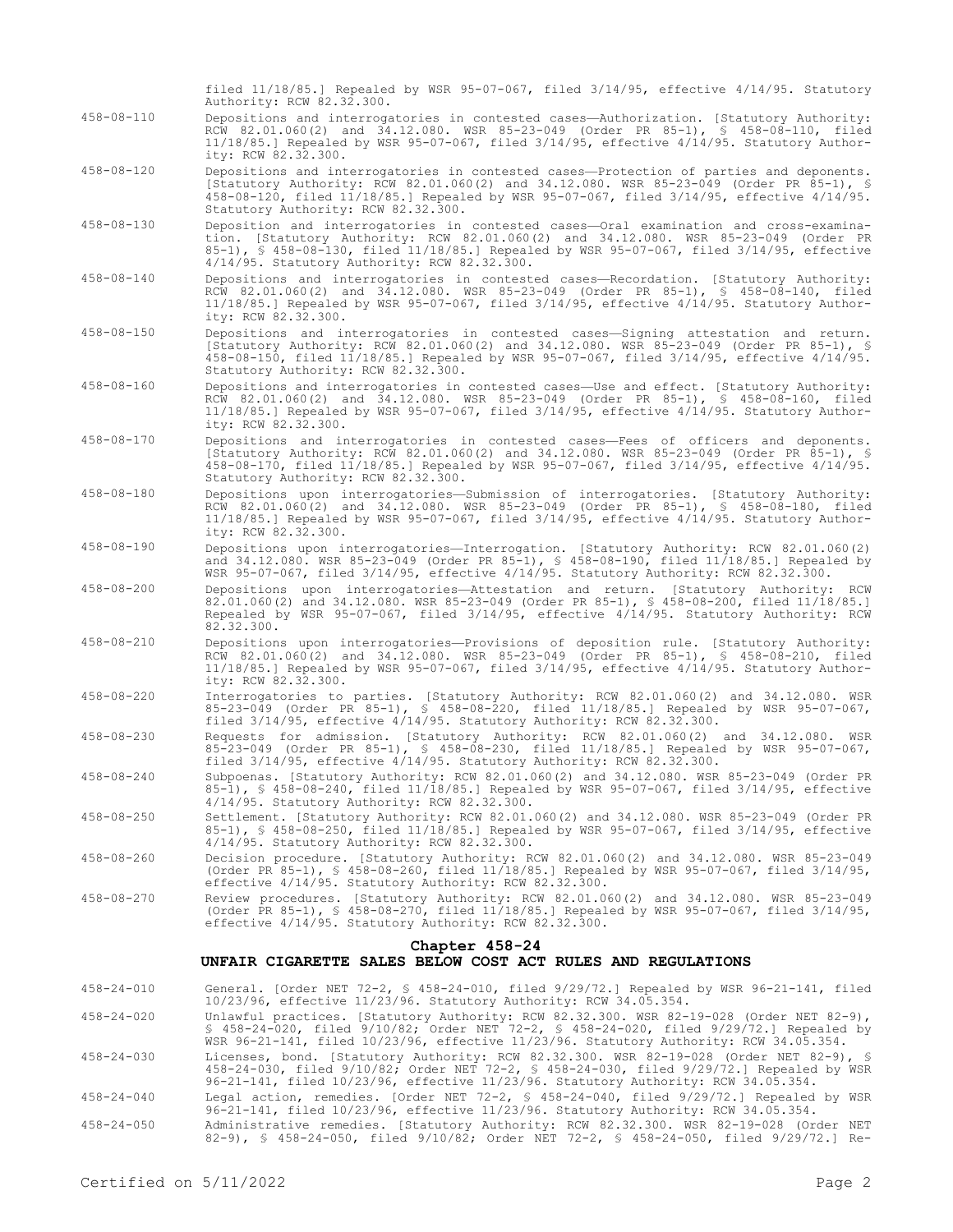pealed by WSR 96-21-141, filed 10/23/96, effective 11/23/96. Statutory Authority: RCW 34.05.354.

- 458-24-060 Form and contents of complaint. [Statutory Authority: RCW 82.32.300. WSR 82-19-028 (Order NET 82-9), § 458-24-060, filed 9/10/82; Order NET 72-2, § 458-24-060, filed 9/29/72.] Repealed by WSR 96-21-141, filed 10/23/96, effective 11/23/96. Statutory Authority: RCW 34.05.354.
- 458-24-070 Penalties. [Statutory Authority: RCW 82.32.300. WSR 82-19-028 (Order NET 82-9), § 458-24-070, filed 9/10/82.] Repealed by WSR 96-21-141, filed 10/23/96, effective 11/23/96. Statutory Authority: RCW 34.05.354.
- 458-24-080 Cigarette wholesalers and retailers—Determination of cost. [Statutory Authority: RCW 19.91.180(1). WSR 85-01-061 (Order NET 84-5), § 458-24-080, filed 12/17/84. Statutory Authority: RCW 82.32.300. WSR 82-24-028 (Order NET 82-11), § 458-24-080, filed 11/23/82.] Repealed by WSR 96-21-141, filed 10/23/96, effective 11/23/96. Statutory Authority: RCW 34.05.354.
- 458-24-090 Basic cost of cigarettes—How calculated. [Statutory Authority: RCW 19.91.180(1). WSR 85-01-061 (Order NET 84-5), § 458-24-090, filed 12/17/84.] Repealed by WSR 96-21-141, filed 10/23/96, effective 11/23/96. Statutory Authority: RCW 34.05.354.

### **Chapter 458-52 PROPERTY TAX ANNUAL RATIO STUDY**

- 458-52-010 Declaration of purpose. [Statutory Authority: RCW 84.48.075. WSR 78-02-052 (Order PT 78-1), § 458-52-010, filed 1/19/78.] Repealed by WSR 79-11-029 (Order PT 79-3), filed 10/11/79. Statutory Authority: RCW 84.48.075. Later promulgation, see WAC 458-53-010.
- 458-52-020 Definitions. [Statutory Authority: RCW 84.48.075. WSR 78-02-052 (Order PT 78-1), § 458-52-020, filed 1/19/78.] Repealed by WSR 79-11-029 (Order PT 79-3), filed 10/11/79. Statutory Authority: RCW 84.48.075. Later promulgation, see WAC 458-53-020.
- 458-52-030 Stratification of assessment rolls—Real property. [Statutory Authority: RCW 84.48.075. WSR 78-02-052 (Order PT 78-1), § 458-52-030, filed 1/19/78.] Repealed by WSR 79-11-029 (Order PT 79-3), filed 10/11/79. Statutory Authority: RCW 84.48.075. Later promulgation, see WAC 458-53-030.
- 458-52-040 Land Use Code—Abstract report. [Statutory Authority: RCW 84.48.075. WSR 78-02-052 (Order PT 78-1), § 458-52-040, filed 1/19/78.] Repealed by WSR 79-11-029 (Order PT 79-3), filed 10/11/79. Statutory Authority: RCW 84.48.075. Later promulgation, see WAC 458-53-050.
- 458-52-050 Stratification—Personal property. [Statutory Authority: RCW 84.48.075. WSR 78-02-052 (Order PT 78-1), § 458-52-050, filed 1/19/78.] Repealed by WSR 79-11-029 (Order PT 79-3), filed 10/11/79. Statutory Authority: RCW 84.48.075. Later promulgation, see WAC 458-53-060.
- 458-52-060 Sales studies. [Statutory Authority: RCW 84.48.075. WSR 78-02-052 (Order PT 78-1), § 458-52-060, filed 1/19/78.] Repealed by WSR 79-11-029 (Order PT 79-3), filed 10/11/79. Statutory Authority: RCW 84.48.075. Later promulgation, see WAC 458-53-070.
- 458-52-070 Real property appraisal studies. [Statutory Authority: RCW 84.48.075. WSR 78-02-052 (Order PT 78-1), § 458-52-070, filed 1/19/78.] Repealed by WSR 79-11-029 (Order PT 79-3), filed 10/11/79. Statutory Authority: RCW 84.48.075. Later promulgation, see WAC  $458 - 53 - 130$ .
- 458-52-080 Personal property audit studies. [Statutory Authority: RCW 84.48.075. WSR 78-02-052 (Order PT 78-1), § 458-52-080, filed 1/19/78.] Repealed by WSR 79-11-029 (Order PT 79-3), filed 10/11/79. Statutory Authority: RCW 84.48.075. Later promulgation, see WAC  $458 - 53 - 140$ .
- 458-52-090 Indicated real property ratio—Computation. [Statutory Authority: RCW 84.48.075. WSR 78-02-052 (Order PT 78-1), § 458-52-090, filed 1/19/78.] Repealed by WSR 79-11-029 (Order PT 79-3), filed 10/11/79. Statutory Authority: RCW 84.48.075. Later promulgation, see WAC 458-53-150.
- 458-52-100 Indicated personal property ratio—Computation. [Statutory Authority: RCW 84.48.075. WSR 78-02-052 (Order PT 78-1), § 458-52-100, filed 1/19/78.] Repealed by WSR 79-11-029 (Order PT 79-3), filed 10/11/79. Statutory Authority: RCW 84.48.075. Later promulgation, see WAC  $458 - 53 - 160$ .
- 458-52-110 Final indicated ratio—Computation. [Statutory Authority: RCW 84.48.075. WSR 78-02-052 (Order PT 78-1), § 458-52-110, filed 1/19/78.] Repealed by WSR 79-11-029 (Order PT 79-3), filed 10/11/79. Statutory Authority: RCW 84.48.075. Later promulgation, see WAC 458-53-170.
- 458-52-120 Use of indicated ratios. [Statutory Authority: RCW 84.48.075. WSR 78-02-052 (Order PT 78-1), § 458-52-120, filed 1/19/78.] Repealed by WSR 79-11-029 (Order PT 79-3), filed 10/11/79. Statutory Authority: RCW 84.48.075. Later promulgation, see WAC 458-53-180.
- 458-52-130 County assessor's review. [Statutory Authority: RCW 84.48.075. WSR 78-02-052 (Order PT 78-1), § 458-52-130, filed 1/19/78.] Repealed by WSR 79-11-029 (Order PT 79-3), filed 10/11/79. Statutory Authority: RCW 84.48.075. Later promulgation, see WAC 458-53-190.
- 458-52-140 Certification of county indicated ratios. [Statutory Authority: RCW 84.48.075. WSR 78-02-052 (Order PT 78-1), § 458-52-140, filed 1/19/78.] Repealed by WSR 79-11-029 (Order PT 79-3), filed 10/11/79. Statutory Authority: RCW 84.48.075. Later promulgation, see WAC 458-53-200.
- 458-52-150 Assessor's appeal. [Statutory Authority: RCW 84.48.075. WSR 78-02-052 (Order PT 78-1), § 458-52-150, filed 1/19/78.] Repealed by WSR 79-11-029 (Order PT 79-3), filed 10/11/79. Statutory Authority: RCW 84.48.075. Later promulgation, see WAC 458-53-210.

#### **Chapter 458-56 RULES RELATING TO GIFT TAXES**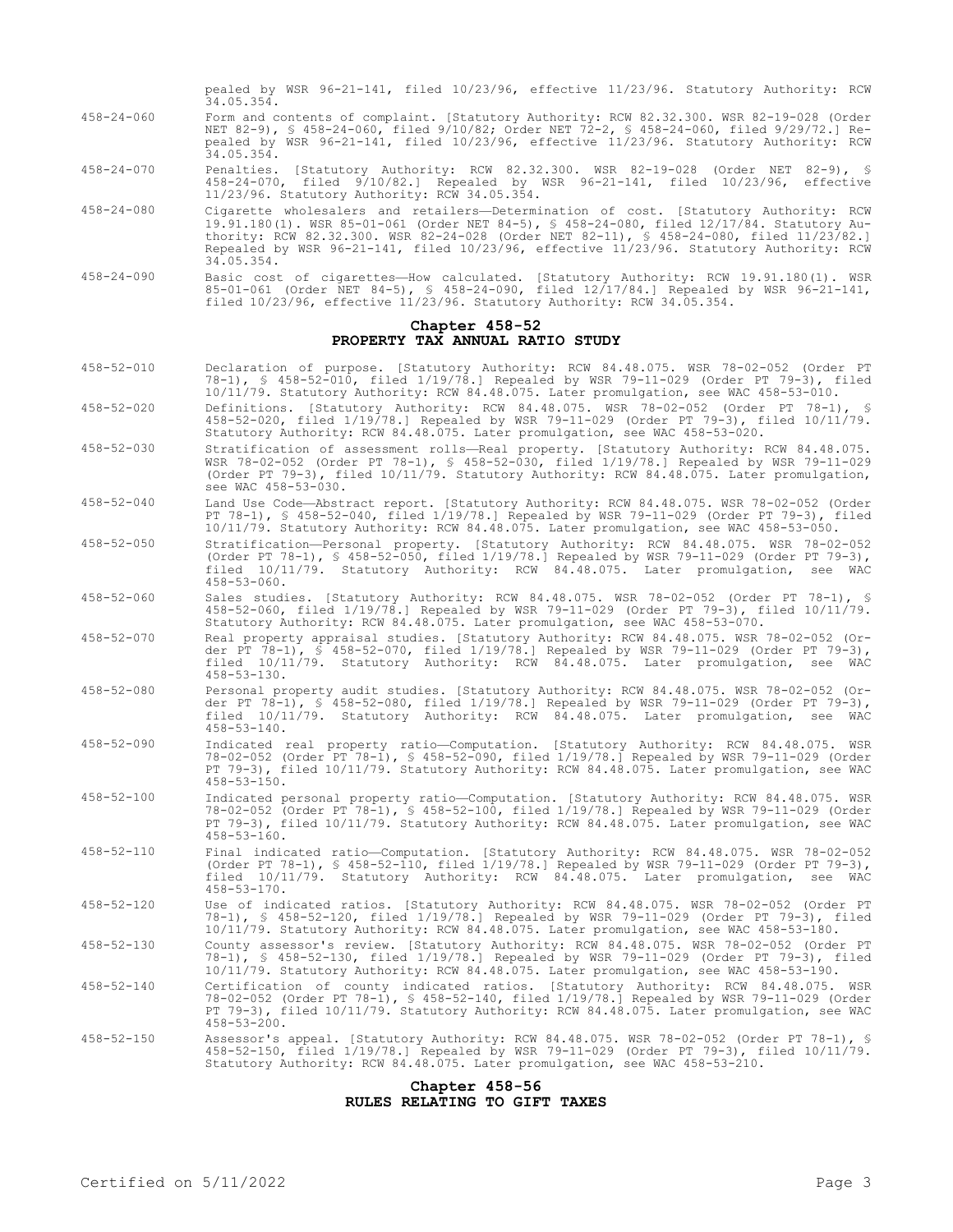| $458 - 56 - 010$ | Scope of rules. [Order IT-75-1, § 458-56-010, filed 11/21/75.] Repealed by WSR 96-21-143,<br>filed 10/23/96, effective 11/23/96. Statutory Authority: RCW 34.05.354.                                                                                                                                                  |
|------------------|-----------------------------------------------------------------------------------------------------------------------------------------------------------------------------------------------------------------------------------------------------------------------------------------------------------------------|
| $458 - 56 - 020$ | Imposition of tax. [Order IT-75-1, § 458-56-020, filed 11/21/75.] Repealed by WSR<br>96-21-143, filed 10/23/96, effective 11/23/96. Statutory Authority: RCW 34.05.354.                                                                                                                                               |
| $458 - 56 - 030$ | Requirement of return. [Order IT-75-1, § 458-56-030, filed 11/21/75.] Repealed by WSR<br>96-21-143, filed 10/23/96, effective 11/23/96. Statutory Authority: RCW 34.05.354.                                                                                                                                           |
| $458 - 56 - 040$ | Joint accounts and trusts. [Order IT-75-1, § 458-56-040, filed 11/21/75.] Repealed by WSR<br>96-21-143, filed 10/23/96, effective 11/23/96. Statutory Authority: RCW 34.05.354.                                                                                                                                       |
| $458 - 56 - 050$ | Annual exclusion. [Order IT-75-1, § 458-56-050, filed 11/21/75.] Repealed by WSR<br>96-21-143, filed 10/23/96, effective 11/23/96. Statutory Authority: RCW 34.05.354.                                                                                                                                                |
| $458 - 56 - 060$ | Time and place for filing return. [Order IT-75-1, § 458-56-060, filed 11/21/75.] Repealed<br>by WSR 96-21-143, filed 10/23/96, effective 11/23/96. Statutory Authority: RCW 34.05.354.                                                                                                                                |
| $458 - 56 - 070$ | Gifts made during prior calendar years. [Order IT-75-1, \$ 458-56-070, filed 11/21/75.]<br>Repealed by WSR 96-21-143, filed 10/23/96, effective 11/23/96. Statutory Authority: RCW<br>34.05.354.                                                                                                                      |
| $458 - 56 - 080$ | Gross gifts made during calendar year. [Order IT-75-1, § 458-56-080, filed 11/21/75.] Re-<br>pealed by WSR 96-21-143, filed 10/23/96, effective 11/23/96. Statutory Authority: RCW<br>34.05.354.                                                                                                                      |
| $458 - 56 - 090$ | Description of property. [Order IT-75-1, § 458-56-090, filed 11/21/75.] Repealed by WSR<br>96-21-143, filed 10/23/96, effective 11/23/96. Statutory Authority: RCW 34.05.354.                                                                                                                                         |
| $458 - 56 - 100$ | Valuation of property. [Order IT-75-1, § 458-56-100, filed 11/21/75.] Repealed by WSR<br>96-21-143, filed 10/23/96, effective 11/23/96. Statutory Authority: RCW 34.05.354.                                                                                                                                           |
| $458 - 56 - 110$ | Exempt gifts. [Order IT-75-1, § 458-56-110, filed 11/21/75.] Repealed by WSR 96-21-143,<br>filed $10/23/96$ , effective $11/23/96$ . Statutory Authority: RCW 34.05.354.                                                                                                                                              |
| $458 - 56 - 120$ | Specific exemptions. [Order IT-75-1, § 458-56-120, filed 11/21/75.] Repealed by WSR<br>96-21-143, filed 10/23/96, effective 11/23/96. Statutory Authority: RCW 34.05.354.                                                                                                                                             |
| $458 - 56 - 130$ | Community property and separate property. [Order IT-75-1, § 458-56-130, filed 11/21/75.]<br>Repealed by WSR 96-21-143, filed 10/23/96, effective 11/23/96. Statutory Authority: RCW<br>34.05.354.                                                                                                                     |
| $458 - 56 - 140$ | (Reserved.) Repealed by WSR 96-21-143, filed 10/23/96, effective 11/23/96. Statutory Au-<br>thority: RCW 34.05.354.                                                                                                                                                                                                   |
| $458 - 56 - 150$ | Penalties. [Order IT-75-1, § 458-56-150, filed 11/21/75.] Repealed by WSR 96-21-143,<br>filed $10/23/96$ , effective $11/23/96$ . Statutory Authority: RCW 34.05.354.                                                                                                                                                 |
| $458 - 56 - 160$ | Payment of tax. [Order IT-75-1, § 458-56-160, filed 11/21/75.] Repealed by WSR 96-21-143,<br>filed 10/23/96, effective 11/23/96. Statutory Authority: RCW 34.05.354.                                                                                                                                                  |
| $458 - 56 - 170$ | Gifts taxable as inheritance. [Order IT-75-1, § 458-56-170, filed 11/21/75.] Repealed by<br>WSR 96-21-143, filed 10/23/96, effective 11/23/96. Statutory Authority: RCW 34.05.354.                                                                                                                                    |
| $458 - 56 - 180$ | Gift tax returns. [Order IT-75-1, § 458-56-180, filed 11/21/75.] Repealed by WSR<br>96-21-143, filed 10/23/96, effective 11/23/96. Statutory Authority: RCW 34.05.354.                                                                                                                                                |
| $458 - 56 - 190$ | Liens. [Order IT-75-1, § 458-56-190, filed 11/21/75.] Repealed by WSR 96-21-143, filed<br>10/23/96, effective 11/23/96. Statutory Authority: RCW 34.05.354.                                                                                                                                                           |
| $458 - 56 - 200$ | Valuation of securities and accounts. [Order IT-75-1, § 458-56-200, filed 11/21/75.] Re-<br>pealed by WSR 96-21-143, filed 10/23/96, effective 11/23/96. Statutory Authority: RCW<br>34.05.354.                                                                                                                       |
| $458 - 56 - 210$ | Federal audits. [Order IT-75-1, § 458-56-210, filed 11/21/75.] Repealed by WSR 96-21-143,<br>filed 10/23/96, effective 11/23/96. Statutory Authority: RCW 34.05.354.                                                                                                                                                  |
| $458 - 56 - 220$ | Receipts. [Order IT-75-1, § 458-56-220, filed 11/21/75.] Repealed by WSR 96-21-143, filed<br>10/23/96, effective 11/23/96. Statutory Authority: RCW 34.05.354.                                                                                                                                                        |
| $458 - 56 - 230$ | Appeals and appellate procedure. [Order IT-75-1, § 458-56-230, filed 11/21/75.] Repealed<br>by WSR 96-21-143, filed 10/23/96, effective 11/23/96. Statutory Authority: RCW 34.05.354.                                                                                                                                 |
|                  | Chapter 458-60<br>REAL ESTATE EXCISE TAX                                                                                                                                                                                                                                                                              |
| $458 - 60 - 002$ | Real estate excise tax-Definitions. [Statutory Authority: RCW 82.45.120 and 28A.45.120.<br>WSR 80-15-033 (Order PT 80-2), § 458-60-002, filed 10/9/80.] Repealed by WSR 82-15-070<br>(Order PT 82-5), filed 7/21/82. Statutory Authority: RCW 82.45.120 and 82.45.150. Later<br>promulgation, see chapter 458-61 WAC. |
| $458 - 60 - 010$ | Leases with options to purchase-General policy. [Order PT 68-7, \$ 458-60-010, filed<br>$5/1/68$ .] Repealed by WSR 82-15-070 (Order PT 82-5), filed $7/21/82$ . Statutory Authority:<br>RCW 82.45.120 and 82.45.150. Later promulgation, see chapter 458-61 WAC.                                                     |
| $458 - 60 - 020$ | Leases with options to purchase—Tax payable only when option exercised. [Order PT 68-7,<br>$$458-60-020$ , filed $5/1/68$ . Repealed by WSR 82-15-070 (Order PT 82-5), filed $7/21/82$ .<br>Statutory Authority: RCW 82.45.120 and 82.45.150. Later promulgation, see chapter 458-61<br>WAC.                          |
| $458 - 60 - 030$ | Leases with options to purchase-Special procedures for lease-option agreements. [Order<br>PT 68-7, § 458-60-030, filed 5/1/68.] Repealed by WSR 82-15-070 (Order PT 82-5), filed<br>7/21/82. Statutory Authority: RCW 82.45.120 and 82.45.150. Later promulgation, see chap-<br>ter 458-61 WAC.                       |
| $458 - 60 - 040$ | Leases with options to purchase—Determination of purchase price. [Order PT 68-7, §<br>458-60-040, filed 5/1/68.] Repealed by WSR 82-15-070 (Order PT 82-5), filed 7/21/82.<br>Statutory Authority: RCW 82.45.120 and 82.45.150. Later promulgation, see chapter 458-61<br>WAC.                                        |
| $458 - 60 - 045$ | Payment of the excise tax on real estate sales—Recording instrument of conveyance.<br>[Statutory Authority: RCW 82.45.120 and 28A.45.120. WSR 80-15-033 (Order PT 80-2), §                                                                                                                                            |

458-60-045, filed 10/9/80.] Repealed by WSR 82-15-070 (Order PT 82-5), filed 7/21/82.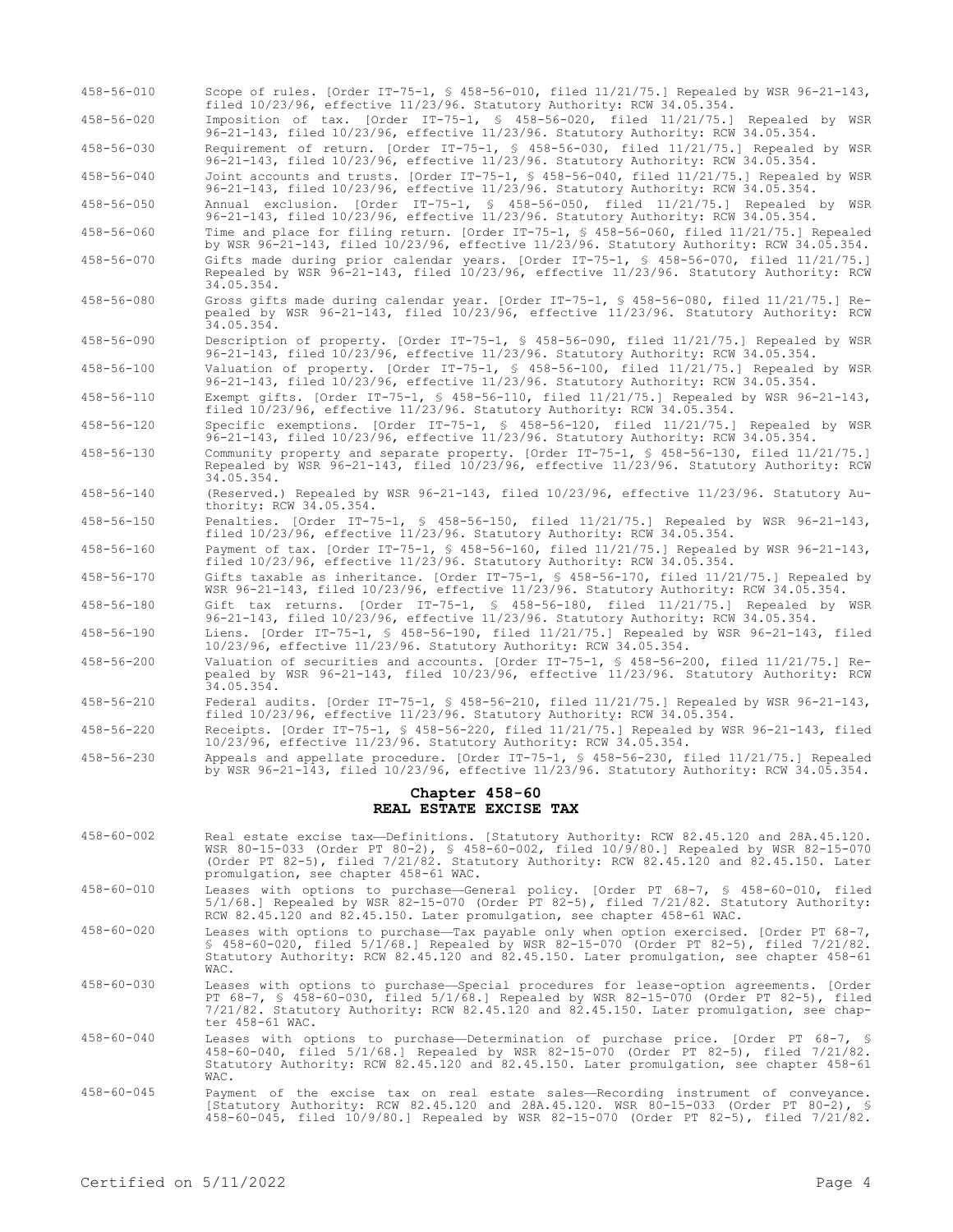|                  | Statutory Authority: RCW 82.45.120 and 82.45.150. Later promulgation, see chapter 458-61<br>WAC.                                                                                                                                                                                                                                                                                                                                                                                                                                                                                                                                                                                                                                                                                                            |
|------------------|-------------------------------------------------------------------------------------------------------------------------------------------------------------------------------------------------------------------------------------------------------------------------------------------------------------------------------------------------------------------------------------------------------------------------------------------------------------------------------------------------------------------------------------------------------------------------------------------------------------------------------------------------------------------------------------------------------------------------------------------------------------------------------------------------------------|
| $458 - 60 - 046$ | Real estate excise tax affidavit-Contents-Oath requirement-Signatures-Affidavit.<br>[Statutory Authority: RCW 82.45.120 and 28A.45.120. WSR 80-15-033 (Order PT 80-2), §<br>458-60-046, filed 10/9/80.] Repealed by WSR 82-15-070 (Order PT 82-5), filed 7/21/82.<br>Statutory Authority: RCW 82.45.120 and 82.45.150. Later promulgation, see chapter 458-61<br>WAC.                                                                                                                                                                                                                                                                                                                                                                                                                                       |
| $458 - 60 - 048$ | Real estate excise tax affidavit—When required—When not required. [Statutory Authority:<br>RCW 82.45.120 and 28A.45.120. WSR 80-15-033 (Order PT 80-2), § 458-60-048, filed<br>10/9/80.] Repealed by WSR 82-15-070 (Order PT 82-5), filed 7/21/82. Statutory Authority:<br>RCW 82.45.120 and 82.45.150. Later promulgation, see chapter 458-61 WAC.                                                                                                                                                                                                                                                                                                                                                                                                                                                         |
|                  | Chapter 458-61<br>REAL ESTATE EXCISE TAX                                                                                                                                                                                                                                                                                                                                                                                                                                                                                                                                                                                                                                                                                                                                                                    |
| $458 - 61 - 010$ | Authority. [Statutory Authority: RCW 82.45.120 and 82.45.150. WSR 82-15-070 (Order PT<br>82-5), § 458-61-010, filed 7/21/82.] Repealed by WSR 94-04-088, filed $2/1/94$ , effective<br>$3/4/94$ . Statutory Authority: RCW 82.32.300 and 1993 sp.s. c 25.                                                                                                                                                                                                                                                                                                                                                                                                                                                                                                                                                   |
| $458 - 61 - 015$ | General information. [Statutory Authority: RCW 82.32.300 and 1993 sp.s. c 25. WSR<br>94-04-088, § 458-61-015, filed $2/1/94$ , effective $3/4/94$ .] Repealed by WSR 05-23-093,<br>filed $11/16/05$ , effective $12/17/05$ . Statutory Authority: RCW 82.32.300, 82.01.060(2), and<br>82.45.150. Later promulgation, see chapter 458-61A WAC.                                                                                                                                                                                                                                                                                                                                                                                                                                                               |
| $458 - 61 - 020$ | General provisions pursuant to chapter 82.32 RCW. [Statutory Authority: RCW 82.45.120 and<br>82.45.150. WSR 82-15-070 (Order PT 82-5), § 458-61-020, filed 7/21/82.] Repealed by WSR<br>94-04-088, filed 2/1/94, effective 3/4/94. Statutory Authority: RCW 82.32.300 and 1993<br>sp.s. c 25.                                                                                                                                                                                                                                                                                                                                                                                                                                                                                                               |
| $458 - 61 - 025$ | Taxability of the transfer or acquisition of the controlling interest of an entity with<br>an interest in real property located in this state. [Statutory Authority: RCW 82.32.300<br>and 1993 sp.s. c 25. WSR 94-04-088, § 458-61-025, filed $2/1/94$ , effective $3/4/94$ .] Re-<br>pealed by WSR 05-23-093, filed 11/16/05, effective 12/17/05. Statutory Authority: RCW<br>82.32.300, 82.01.060(2), and 82.45.150. Later promulgation, see chapter 458-61A WAC.                                                                                                                                                                                                                                                                                                                                         |
| $458 - 61 - 030$ | Definitions. [Statutory Authority: RCW 82.32.300 and 1993 sp.s. c 25. WSR 94-04-088, §<br>$458-61-030$ , filed $2/1/94$ , effective $3/4/94$ . Statutory Authority: RCW 82.45.120 and<br>82.45.150. WSR 87-12-016 (Order PT 87-4), § 458-61-030, filed 5/27/87; WSR 87-03-036 (Or-<br>der PT 87-1), § 458-61-030, filed 1/16/87; WSR 86-16-080 (Order PT 86-3), § 458-61-030,<br>filed 8/6/86; WSR 84-17-002 (Order PT 84-3), \$ 458-61-030, filed 8/2/84; WSR 83-02-022<br>(Order PT 82-10), § 458-61-030, filed 12/28/82; WSR 82-15-070 (Order PT 82-5), §<br>458-61-030, filed 7/21/82. Formerly chapter 458-60 WAC.] Repealed by WSR 05-23-093, filed<br>11/16/05, effective 12/17/05. Statutory Authority: RCW 82.32.300, 82.01.060(2), and<br>82.45.150. Later promulgation, see chapter 458-61A WAC. |
| $458 - 61 - 040$ | Tax imposed. [Statutory Authority: RCW 82.45.120 and 82.45.150. WSR 82-15-070 (Order PT<br>82-5), § 458-61-040, filed 7/21/82.] Repealed by WSR 94-04-088, filed $2/1/94$ , effective<br>$3/4/94$ . Statutory Authority: RCW 82.32.300 and 1993 sp.s. c 25.                                                                                                                                                                                                                                                                                                                                                                                                                                                                                                                                                 |
| $458 - 61 - 050$ | Payment of tax-County treasurer as agent for the state. [Statutory Authority: RCW<br>82.32.300 and 1993 sp.s. c 25. WSR 94-04-088, § 458-61-050, filed 2/1/94, effective<br>$3/4/94$ . Statutory Authority: RCW 82.45.120 and 82.45.150. WSR 87-03-036 (Order PT 87-1),<br>\$ 458-61-050, filed 1/16/87; WSR 86-16-080 (Order PT 86-3), \$ 458-61-050, filed 8/6/86;<br>WSR 82-15-070 (Order PT 82-5), § 458-61-050, filed 7/21/82.] Repealed by WSR 05-23-093,<br>filed $11/16/05$ , effective $12/17/05$ . Statutory Authority: RCW 82.32.300, 82.01.060(2), and<br>82.45.150. Later promulgation, see chapter 458-61A WAC.                                                                                                                                                                               |
| $458 - 61 - 060$ | Disposition of proceeds. [Statutory Authority: RCW 82.32.300 and 1993 sp.s. c 25. WSR<br>94-04-088, § 458-61-060, filed 2/1/94, effective 3/4/94. Statutory Authority: RCW<br>82.45.120 and 82.45.150. WSR 84-17-002 (Order PT 84-3), § 458-61-060, filed 8/2/84; WSR<br>82-15-070 (Order PT 82-5), \$ 458-61-060, filed 7/21/82.] Repealed by WSR 05-23-093, filed<br>11/16/05, effective 12/17/05. Statutory Authority: RCW 82.32.300, 82.01.060(2), and<br>82.45.150. Later promulgation, see chapter 458-61A WAC.                                                                                                                                                                                                                                                                                       |
| $458 - 61 - 070$ | Affidavit batch transmittal. [Statutory Authority: RCW 82.32.300 and 1993 sp.s. c 25. WSR<br>94-04-088, § 458-61-070, filed 2/1/94, effective 3/4/94. Statutory Authority: RCW<br>82.45.120 and 82.45.150. WSR 82-15-070 (Order PT 82-5), § 458-61-070, filed 7/21/82.] Re-<br>pealed by WSR 05-23-093, filed 11/16/05, effective 12/17/05. Statutory Authority: RCW<br>82.32.300, 82.01.060(2), and 82.45.150. Later promulgation, see chapter 458-61A WAC.                                                                                                                                                                                                                                                                                                                                                |
| $458 - 61 - 080$ | Affidavit requirements. [Statutory Authority: RCW 82.32.300 and 1993 sp.s. c 25. WSR<br>94-04-088, § 458-61-080, filed 2/1/94, effective 3/4/94. Statutory Authority: RCW<br>82.45.120 and 82.45.150. WSR 87-03-036 (Order PT 87-1), § 458-61-080, filed 1/16/87; WSR<br>86-16-080 (Order PT 86-3), § 458-61-080, filed 8/6/86; WSR 84-17-002 (Order PT 84-3), §<br>458-61-080, filed 8/2/84; WSR 82-15-070 (Order PT 82-5), § 458-61-080, filed 7/21/82.]<br>Repealed by WSR 05-23-093, filed 11/16/05, effective 12/17/05. Statutory Authority: RCW<br>82.32.300, 82.01.060(2), and 82.45.150. Later promulgation, see chapter 458-61A WAC.                                                                                                                                                               |
| $458 - 61 - 090$ | Date of sale-Interest and penalty. [Statutory Authority: RCW 82.45.150 and 82.32.300.<br>WSR 99-14-053, § 458-61-090, filed 6/30/99, effective 7/31/99. Statutory Authority: RCW<br>82.32.300 and 1993 sp.s. c 25. WSR 94-04-088, § 458-61-090, filed 2/1/94, effective<br>$3/4/94$ . Statutory Authority: RCW 82.45.120 and 82.45.150. WSR 82-15-070 (Order PT 82-5),<br>$$458-61-090$ , filed $7/21/82$ . Repealed by WSR 05-23-093, filed 11/16/05, effective<br>12/17/05. Statutory Authority: RCW 82.32.300, 82.01.060(2), and 82.45.150. Later promul-<br>gation, see chapter 458-61A WAC.                                                                                                                                                                                                            |
| $458 - 61 - 100$ | Refunds of tax paid. [Statutory Authority: RCW 82.45.150, 82.32.300, and 82.01.060(2).<br>WSR 03-18-023, § 458-61-100, filed 8/25/03, effective 9/25/03. Statutory Authority: RCW<br>82.32.300 and 1993 sp.s. c 25. WSR 94-04-088, § 458-61-100, filed 2/1/94, effective<br>$3/4/94$ . Statutory Authority: RCW 82.45.120 and 82.45.150. WSR 86-16-080 (Order PT 86-3),<br>$$458-61-100$ , filed 8/6/86; WSR 84-17-002 (Order PT 84-3), $$458-61-100$ , filed 8/2/84;<br>WSR 83-02-022 (Order PT 82-10), § 458-61-100, filed 12/28/82; WSR 82-15-070 (Order PT                                                                                                                                                                                                                                              |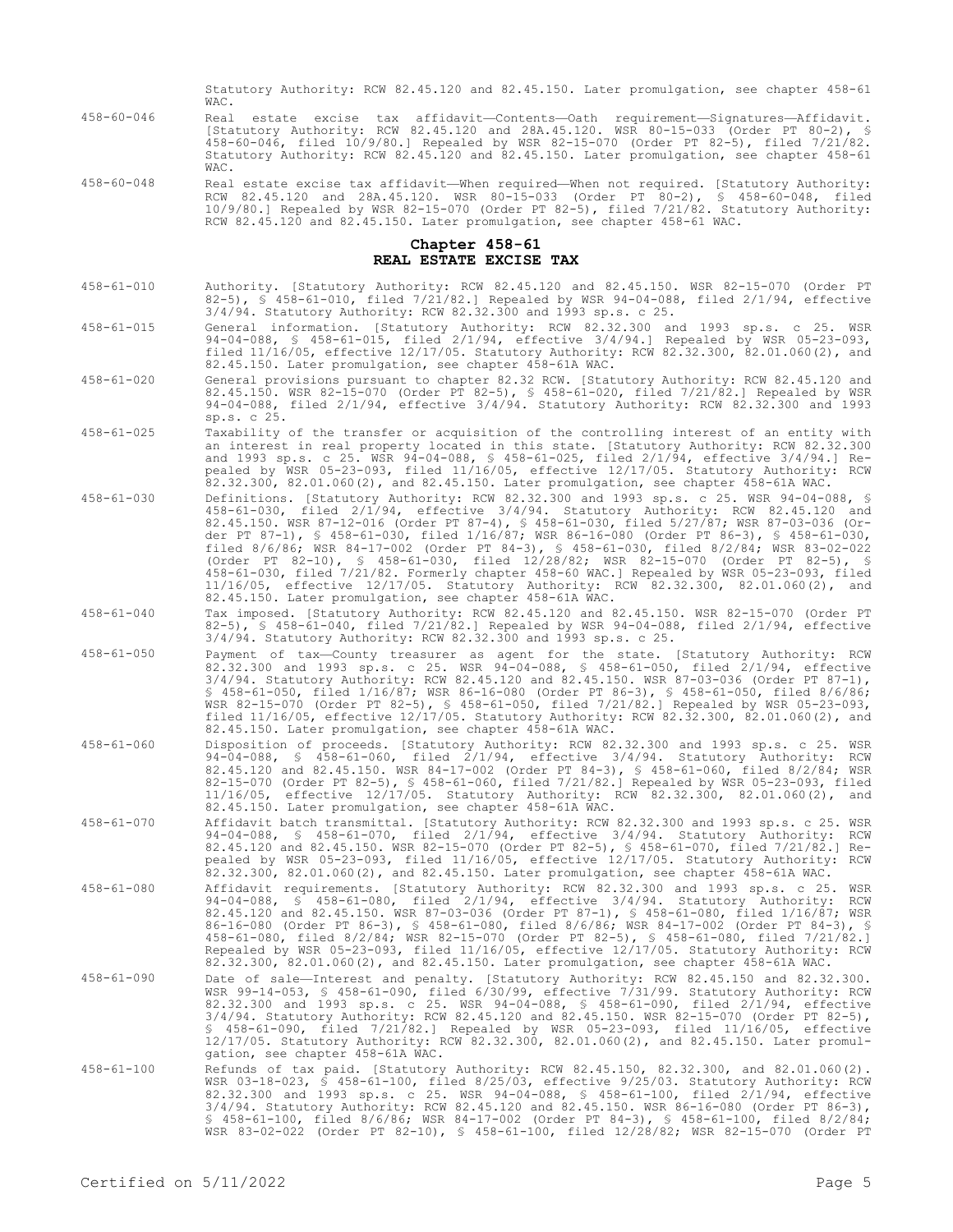82-5), § 458-61-100, filed 7/21/82.] Repealed by WSR 05-23-093, filed 11/16/05, effective 12/17/05. Statutory Authority: RCW 82.32.300, 82.01.060(2), and 82.45.150. Later promulgation, see chapter 458-61A WAC.

458-61-110 Tax appeals. [Statutory Authority: RCW 82.45.120 and 82.45.150. WSR 82-15-070 (Order PT 82-5), § 458-61-110, filed 7/21/82.] Repealed by WSR 94-04-088, filed 2/1/94, effective 3/4/94. Statutory Authority: RCW 82.32.300 and 1993 sp.s. c 25.

458-61-120 Evasion penalty. [Statutory Authority: RCW 82.32.300 and 1993 sp.s. c 25. WSR 94-04-088, § 458-61-120, filed 2/1/94, effective 3/4/94. Statutory Authority: RCW 82.45.120 and 82.45.150. WSR 82-15-070 (Order PT 82-5), § 458-61-120, filed 7/21/82.] Repealed by WSR 05-23-093, filed 11/16/05, effective 12/17/05. Statutory Authority: RCW 82.32.300, 82.01.060(2), and 82.45.150. Later promulgation, see chapter 458-61A WAC.

458-61-130 Department audit responsibility. [Statutory Authority: RCW 82.32.300 and 1993 sp.s. c 25. WSR 94-04-088, § 458-61-130, filed 2/1/94, effective 3/4/94. Statutory Authority: RCW 82.45.120 and 82.45.150. WSR 82-15-070 (Order PT 82-5), § 458-61-130, filed 7/21/82.] Repealed by WSR 05-23-093, filed 11/16/05, effective 12/17/05. Statutory Authority: RCW 82.32.300, 82.01.060(2), and 82.45.150. Later promulgation, see chapter 458-61A WAC.

458-61-140 Compliance. [Statutory Authority: RCW 82.45.120 and 82.45.150. WSR 82-15-070 (Order PT 82-5), § 458-61-140, filed 7/21/82.] Repealed by WSR 94-04-088, filed 2/1/94, effective 3/4/94. Statutory Authority: RCW 82.32.300 and 1993 sp.s. c 25.

458-61-150 Supplemental statements. [Statutory Authority: RCW 82.32.300 and 1993 sp.s. c 25. WSR 94-04-088, § 458-61-150, filed 2/1/94, effective 3/4/94. Statutory Authority: RCW 82.45.120 and 82.45.150. WSR 87-03-036 (Order PT 87-1), § 458-61-150, filed 1/16/87; WSR 86-16-080 (Order PT 86-3), § 458-61-150, filed 8/6/86.] Repealed by WSR 05-23-093, filed 11/16/05, effective 12/17/05. Statutory Authority: RCW 82.32.300, 82.01.060(2), and 82.45.150. Later promulgation, see chapter 458-61A WAC.

458-61-200 Apartments. [Statutory Authority: RCW 82.32.300 and 1993 sp.s. c 25. WSR 94-04-088, § 458-61-200, filed 2/1/94, effective 3/4/94. Statutory Authority: RCW 82.45.120 and 82.45.150. WSR 82-15-070 (Order PT 82-5), § 458-61-200, filed 7/21/82.] Repealed by WSR 05-23-093, filed 11/16/05, effective 12/17/05. Statutory Authority: RCW 82.32.300, 82.01.060(2), and 82.45.150. Later promulgation, see chapter 458-61A WAC.

458-61-210 Assignments—Purchasers. [Statutory Authority: RCW 82.32.300 and 1993 sp.s. c 25. WSR 94-04-088, § 458-61-210, filed 2/1/94, effective 3/4/94. Statutory Authority: RCW 82.45.120 and 82.45.150. WSR 87-03-036 (Order PT 87-1), § 458-61-210, filed 1/16/87; WSR 86-16-080 (Order PT 86-3), § 458-61-210, filed 8/6/86; WSR 84-17-002 (Order PT 84-3), § 458-61-210, filed 8/2/84; WSR 83-02-022 (Order PT 82-10), § 458-61-210, filed 12/28/82; WSR 82-15-070 (Order PT 82-5), § 458-61-210, filed 7/21/82.] Repealed by WSR 05-23-093, filed 11/16/05, effective 12/17/05. Statutory Authority: RCW 82.32.300, 82.01.060(2), and 82.45.150. Later promulgation, see chapter 458-61A WAC.

458-61-220 Assignments—Sellers. [Statutory Authority: RCW 82.32.300 and 1993 sp.s. c 25. WSR 94-04-088, § 458-61-220, filed 2/1/94, effective 3/4/94. Statutory Authority: RCW 82.45.120 and 82.45.150. WSR 84-17-002 (Order PT 84-3), § 458-61-220, filed 8/2/84; WSR 82-15-070 (Order PT 82-5), § 458-61-220, filed 7/21/82.] Repealed by WSR 05-23-093, filed 11/16/05, effective 12/17/05. Statutory Authority: RCW 82.32.300, 82.01.060(2), and 82.45.150. Later promulgation, see chapter 458-61A WAC.

458-61-225 Assumption of debt. [Statutory Authority: RCW 82.32.300 and 1993 sp.s. c 25. WSR 94-04-088, § 458-61-225, filed 2/1/94, effective 3/4/94.] Repealed by WSR 05-23-093, filed 11/16/05, effective 12/17/05. Statutory Authority: RCW 82.32.300, 82.01.060(2), and 82.45.150. Later promulgation, see chapter 458-61A WAC.

458-61-230 Bankruptcy. [Statutory Authority: RCW 82.32.300, 84.45.150, 11 U.S.C. sec. 1146(c) and 12 U.S.C. sec. 1231(c). WSR 00-09-002, § 458-61-230, filed 4/5/00, effective 5/6/00. Statutory Authority: RCW 82.32.300 and 1993 sp.s. c 25. WSR 94-04-088, § 458-61-230, filed 2/1/94, effective 3/4/94. Statutory Authority: RCW 82.45.120 and 82.45.150. WSR 90-01-003, § 458-61-230, filed 12/7/89, effective 1/7/90; WSR 86-16-080 (Order PT 86-3), § 458-61-230, filed 8/6/86; WSR 84-17-002 (Order PT 84-3), § 458-61-230, filed 8/2/84; WSR 82-15-070 (Order PT 82-5), § 458-61-230, filed 7/21/82.] Repealed by WSR 05-23-093, filed 11/16/05, effective 12/17/05. Statutory Authority: RCW 82.32.300, 82.01.060(2), and 82.45.150. Later promulgation, see chapter 458-61A WAC.

458-61-235 Boundary line adjustments. [Statutory Authority: RCW 82.32.300 and 1993 sp.s. c 25. WSR 94-04-088, § 458-61-235, filed 2/1/94, effective 3/4/94.] Repealed by WSR 05-23-093, filed 11/16/05, effective 12/17/05. Statutory Authority: RCW 82.32.300, 82.01.060(2), and 82.45.150. Later promulgation, see chapter 458-61A WAC.

458-61-240 Care, comfort and support. [Statutory Authority: RCW 82.45.120 and 82.45.150. WSR 82-15-070 (Order PT 82-5), § 458-61-240, filed 7/21/82.] Repealed by WSR 94-04-088, filed 2/1/94, effective 3/4/94. Statutory Authority: RCW 82.32.300 and 1993 sp.s. c 25.

458-61-250 Cemetery lots or graves. [Statutory Authority: RCW 82.32.300 and 1993 sp.s. c 25. WSR 94-04-088, § 458-61-250, filed 2/1/94, effective 3/4/94. Statutory Authority: RCW 82.45.120 and 82.45.150. WSR 82-15-070 (Order PT 82-5), § 458-61-250, filed 7/21/82.] Repealed by WSR 05-23-093, filed 11/16/05, effective 12/17/05. Statutory Authority: RCW 82.32.300, 82.01.060(2), and 82.45.150. Later promulgation, see chapter 458-61A WAC.

458-61-255 Clearing title. [Statutory Authority: RCW 82.32.300 and 1993 sp.s. c 25. WSR 94-04-088, § 458-61-255, filed 2/1/94, effective 3/4/94.] Repealed by WSR 05-23-093, filed 11/16/05, effective 12/17/05. Statutory Authority: RCW 82.32.300, 82.01.060(2), and 82.45.150. Later promulgation, see chapter 458-61A WAC.

458-61-270 Community property—To establish or separate. [Statutory Authority: RCW 82.45.120 and 82.45.150. WSR 82-15-070 (Order PT 82-5), § 458-61-270, filed 7/21/82.] Repealed by WSR 94-04-088, filed 2/1/94, effective 3/4/94. Statutory Authority: RCW 82.32.300 and 1993 sp.s. c 25.

458-61-280 Condemnation. [Statutory Authority: RCW 82.45.120 and 82.45.150. WSR 82-15-070 (Order PT 82-5), § 458-61-280, filed 7/21/82.] Repealed by WSR 94-04-088, filed 2/1/94, effective 3/4/94. Statutory Authority: RCW 82.32.300 and 1993 sp.s. c 25.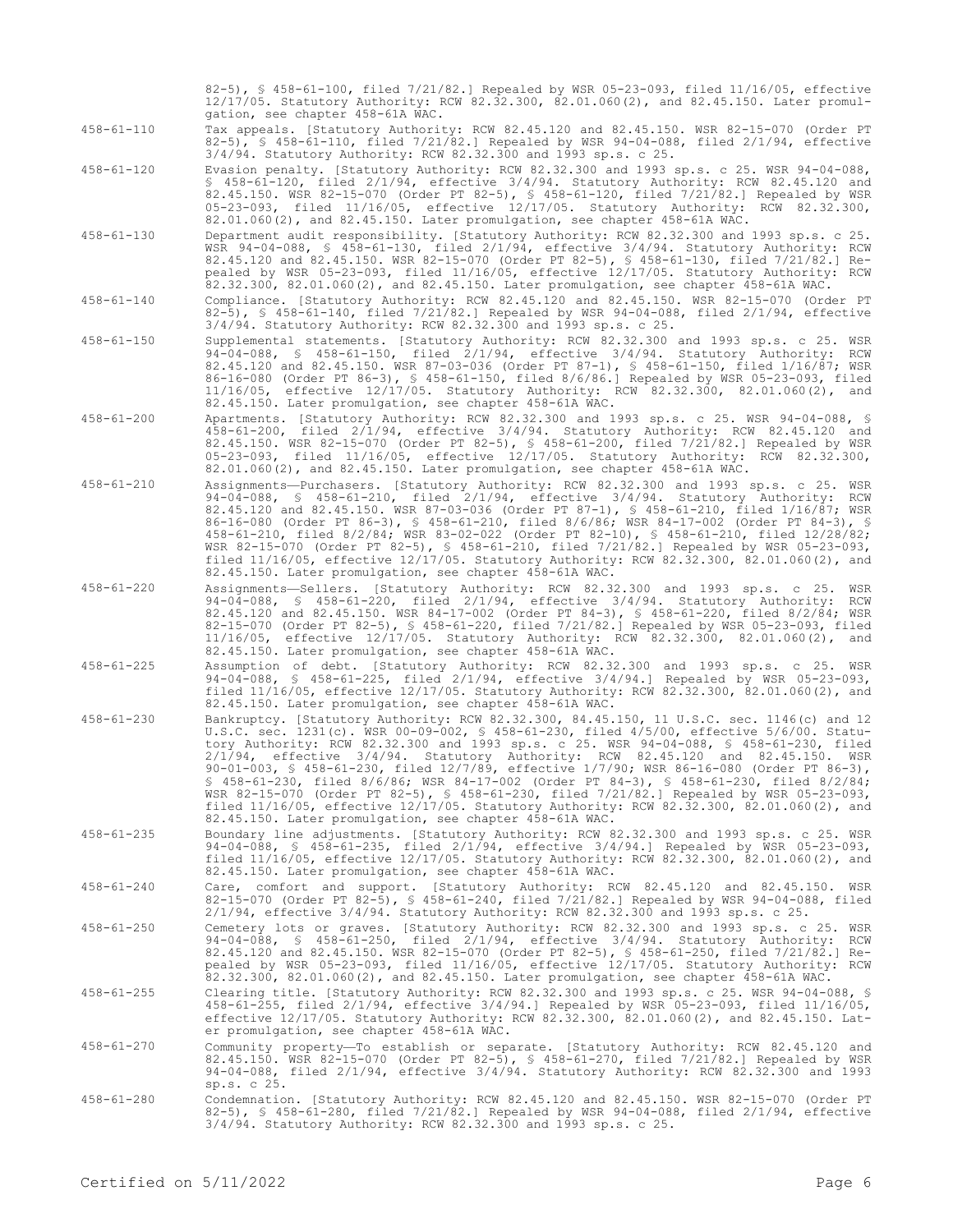- 458-61-290 Contract. [Statutory Authority: RCW 82.32.300 and 1993 sp.s. c 25. WSR 94-04-088, § 458-61-290, filed 2/1/94, effective 3/4/94. Statutory Authority: RCW 82.45.120 and 82.45.150. WSR 86-16-080 (Order PT 86-3), § 458-61-290, filed 8/6/86; WSR 82-15-070 (Order PT 82-5), § 458-61-290, filed 7/21/82.] Repealed by WSR 05-23-093, filed 11/16/05, effective 12/17/05. Statutory Authority: RCW 82.32.300, 82.01.060(2), and 82.45.150. Later promulgation, see chapter 458-61A WAC.
- 458-61-300 Contractor. [Statutory Authority: RCW 82.32.300 and 1993 sp.s. c 25. WSR 94-04-088, § 458-61-300, filed 2/1/94, effective 3/4/94. Statutory Authority: RCW 82.45.120 and 82.45.150. WSR 82-15-070 (Order PT 82-5), § 458-61-300, filed 7/21/82.] Repealed by WSR 05-23-093, filed 11/16/05, effective 12/17/05. Statutory Authority: RCW 82.32.300, 82.01.060(2), and 82.45.150. Later promulgation, see chapter 458-61A WAC.
- 458-61-310 Corporation—Family. [Statutory Authority: RCW 82.45.120 and 82.45.150. WSR 82-15-070 (Order PT 82-5), § 458-61-310, filed 7/21/82.] Repealed by WSR 94-04-088, filed 2/1/94, effective 3/4/94. Statutory Authority: RCW 82.32.300 and 1993 sp.s. c 25.
- 458-61-320 Corporation—Nonfamily. [Statutory Authority: RCW 82.45.120 and 82.45.150. WSR 86-16-080 (Order PT 86-3), § 458-61-320, filed 8/6/86; WSR 84-17-002 (Order PT 84-3), § 458-61-320, filed 8/2/84; WSR 82-15-070 (Order PT 82-5), § 458-61-320, filed 7/21/82.] Repealed by WSR 94-04-088, filed 2/1/94, effective 3/4/94. Statutory Authority: RCW 82.32.300 and 1993 sp.s. c 25.
- 458-61-330 Foreclosure—Deeds in lieu of foreclosure. [Statutory Authority: RCW 82.32.300 and 1993 sp.s. c 25. WSR 94-04-088, § 458-61-330, filed 2/1/94, effective 3/4/94. Statutory Authority: RCW 82.45.120 and 82.45.150. WSR 82-15-070 (Order PT 82-5), § 458-61-330, filed 7/21/82.] Repealed by WSR 05-23-093, filed 11/16/05, effective 12/17/05. Statutory Authority: RCW 82.32.300, 82.01.060(2), and 82.45.150. Later promulgation, see chapter 458-61A WAC.
- 458-61-335 Easements, development rights, water rights and air rights. [Statutory Authority: RCW 82.32.300 and 1993 sp.s. c 25. WSR 94-04-088, § 458-61-335, filed 2/1/94, effective 3/4/94. Statutory Authority: RCW 82.45.120 and 82.45.150. WSR 87-03-036 (Order PT 87-1), § 458-61-335, filed 1/16/87.] Repealed by WSR 05-23-093, filed 11/16/05, effective 12/17/05. Statutory Authority: RCW 82.32.300, 82.01.060(2), and 82.45.150. Later promulgation, see chapter 458-61A WAC.
- 458-61-340 Community property—Dissolution of marriage/divorce. [Statutory Authority: RCW 82.32.300 and 1993 sp.s. c 25. WSR 94-04-088, § 458-61-340, filed 2/1/94, effective 3/4/94. Statutory Authority: RCW 82.45.120 and 82.45.150. WSR 82-15-070 (Order PT 82-5), § 458-61-340, filed 7/21/82.] Repealed by WSR 05-23-093, filed 11/16/05, effective 12/17/05. Statutory Authority: RCW 82.32.300, 82.01.060(2), and 82.45.150. Later promulgation, see chapter 458-61A WAC.
- 458-61-350 Earnest money receipts. [Statutory Authority: RCW 82.45.120 and 82.45.150. WSR 82-15-070 (Order PT 82-5), § 458-61-350, filed 7/21/82.] Repealed by WSR 83-02-022 (Order PT 82-10), filed 12/28/82. Statutory Authority: RCW 82.45.120 and 82.45.150.
- 458-61-360 Easement, sale of. [Statutory Authority: RCW 82.45.120 and 82.45.150. WSR 82-15-070 (Order PT 82-5), § 458-61-360, filed 7/21/82.] Repealed by WSR 94-04-088, filed 2/1/94, effective 3/4/94. Statutory Authority: RCW 82.32.300 and 1993 sp.s. c 25.
- 458-61-370 Exchanges—Trades. [Statutory Authority: RCW 82.32.300 and 1993 sp.s. c 25. WSR 94-04-088, § 458-61-370, filed 2/1/94, effective 3/4/94. Statutory Authority: RCW 82.45.120 and 82.45.150. WSR 82-15-070 (Order PT 82-5), § 458-61-370, filed 7/21/82.] Repealed by WSR 05-23-093, filed 11/16/05, effective 12/17/05. Statutory Authority: RCW 82.32.300, 82.01.060(2), and 82.45.150. Later promulgation, see chapter 458-61A WAC.
- 458-61-374 Exemption—Transfers made "subject to." [Statutory Authority: RCW 82.32.300 and 1993 sp.s. c 25. WSR 94-04-088, § 458-61-374, filed 2/1/94, effective 3/4/94.] Repealed by WSR 05-23-093, filed 11/16/05, effective 12/17/05. Statutory Authority: RCW 82.32.300, 82.01.060(2), and 82.45.150. Later promulgation, see chapter 458-61A WAC.
- 458-61-375 Exemption—Mere change in identity or form—Family corporations and partnerships. [Statutory Authority: RCW 82.32.300 and 1993 sp.s. c 25. WSR 94-04-088, § 458-61-375, filed 2/1/94, effective 3/4/94.] Repealed by WSR 05-23-093, filed 11/16/05, effective 12/17/05. Statutory Authority: RCW 82.32.300, 82.01.060(2), and 82.45.150. Later promulgation, see chapter 458-61A WAC.
- 458-61-376 Exemption—Transfers where gain is not recognized under the Internal Revenue Code. [Statutory Authority: RCW 82.32.300 and 1993 sp.s. c 25. WSR 94-04-088, § 458-61-376, filed 2/1/94, effective 3/4/94.] Repealed by WSR 05-23-093, filed 11/16/05, effective 12/17/05. Statutory Authority: RCW 82.32.300, 82.01.060(2), and 82.45.150. Later promulgation, see chapter 458-61A WAC.
- 458-61-380 Federal housing agencies. [Statutory Authority: RCW 82.45.120 and 82.45.150. WSR 82-15-070 (Order PT 82-5), § 458-61-380, filed 7/21/82.] Repealed by WSR 94-04-088, filed 2/1/94, effective 3/4/94. Statutory Authority: RCW 82.32.300 and 1993 sp.s. c 25.
- 458-61-390 Foreclosure of mortgage, deed in lieu of. [Statutory Authority: RCW 82.45.120 and 82.45.150. WSR 83-02-022 (Order PT 82-10), § 458-61-390, filed 12/28/82; WSR 82-15-070 (Order PT 82-5), § 458-61-390, filed 7/21/82.] Repealed by WSR 94-04-088, filed 2/1/94, effective 3/4/94. Statutory Authority: RCW 82.32.300 and 1993 sp.s. c 25.
- 458-61-400 Creation, assignment and release of security interests. [Statutory Authority: RCW 82.32.300 and 1993 sp.s. c 25. WSR 94-04-088, § 458-61-400, filed 2/1/94, effective<br>3/4/94. Statutory Authority: RCW 82.45.120 and 82.45.150. WSR 84-17-002 (Order PT 84-3),<br>§ 458-61-400, filed 8/2/84; WSR 82-15-070 (Order Repealed by WSR 05-23-093, filed 11/16/05, effective 12/17/05. Statutory Authority: RCW 82.32.300, 82.01.060(2), and 82.45.150. Later promulgation, see chapter 458-61A WAC.
- 458-61-410 Gifts. [Statutory Authority: RCW 82.32.300 and 1993 sp.s. c 25. WSR 94-04-088, § 458-61-410, filed 2/1/94, effective 3/4/94. Statutory Authority: RCW 82.45.120 and 82.45.150. WSR 86-16-080 (Order PT 86-3), § 458-61-410, filed 8/6/86; WSR 83-02-022 (Order PT 82-10), § 458-61-410, filed 12/28/82; WSR 82-15-070 (Order PT 82-5), § 458-61-410, filed 7/21/82.] Repealed by WSR 05-23-093, filed 11/16/05, effective 12/17/05. Statutory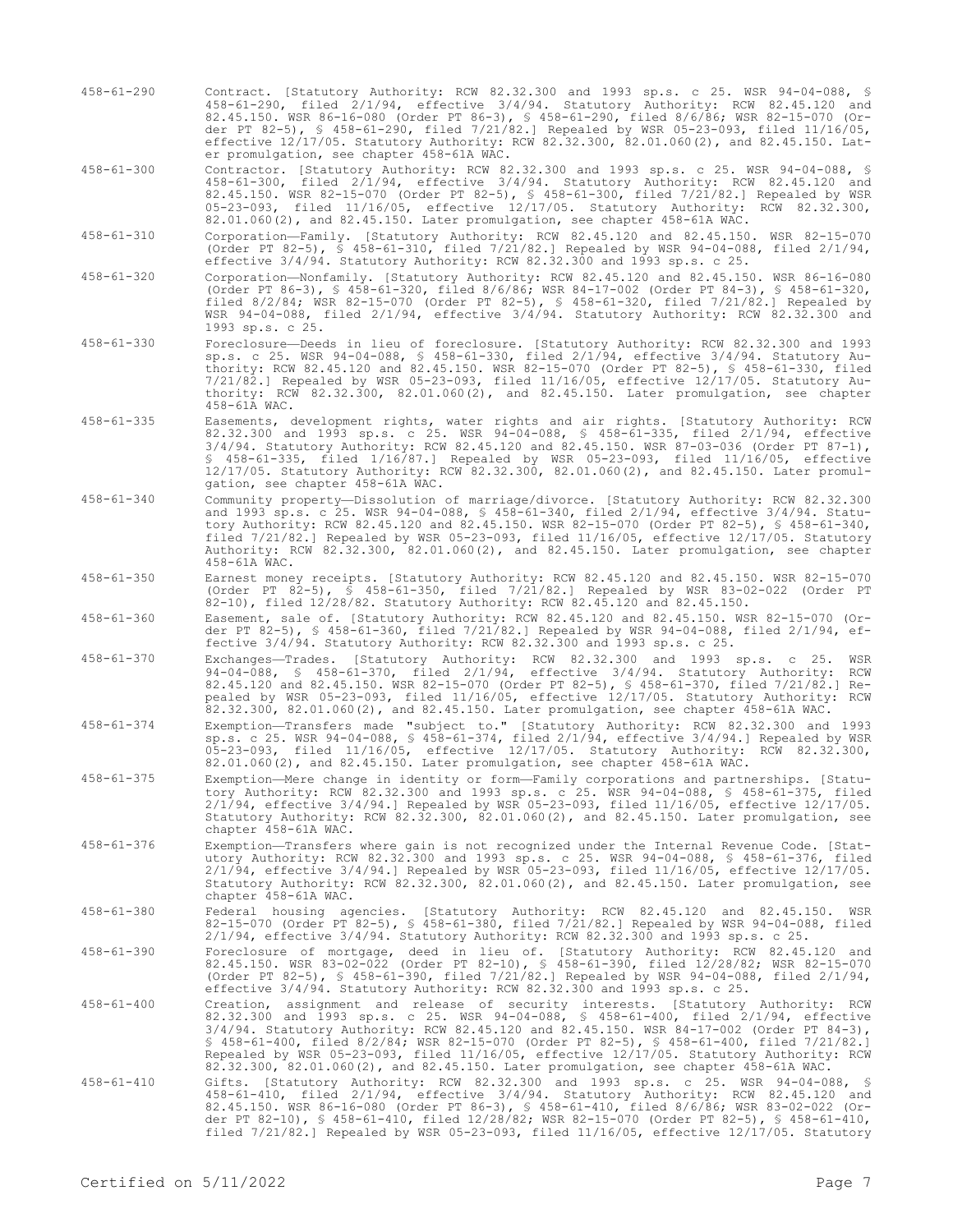|                  | Authority: RCW 82.32.300, 82.01.060(2), and 82.45.150. Later promulgation, see chapter<br>458-61A WAC.                                                                                                                                                                                                                                                                                                                                                                                                                                  |
|------------------|-----------------------------------------------------------------------------------------------------------------------------------------------------------------------------------------------------------------------------------------------------------------------------------------------------------------------------------------------------------------------------------------------------------------------------------------------------------------------------------------------------------------------------------------|
| $458 - 61 - 411$ | Exemption-Irrevocable trusts. [Statutory Authority: RCW 82.32.300 and 1993 sp.s. c 25.<br>WSR 94-04-088, § 458-61-411, filed 2/1/94, effective 3/4/94.] Repealed by WSR 05-23-093,<br>filed $11/16/05$ , effective $12/17/05$ . Statutory Authority: RCW 82.32.300, 82.01.060(2), and<br>82.45.150. Later promulgation, see chapter 458-61A WAC.                                                                                                                                                                                        |
| $458 - 61 - 412$ | Exemption-Inheritances. [Statutory Authority: RCW 82.32.300 and 1993 sp.s. c 25. WSR<br>94-04-088, § 458-61-412, filed $2/1/94$ , effective $3/4/94$ .] Repealed by WSR 05-23-093,<br>filed 11/16/05, effective 12/17/05. Statutory Authority: RCW 82.32.300, 82.01.060(2), and<br>82.45.150. Later promulgation, see chapter 458-61A WAC.                                                                                                                                                                                              |
| $458 - 61 - 420$ | Government transfers. [Statutory Authority: RCW 82.32.300 and 1993 sp.s. c 25. WSR<br>94-04-088, § 458-61-420, filed 2/1/94, effective 3/4/94. Statutory Authority: RCW<br>82.45.120 and 82.45.150. WSR 82-15-070 (Order PT 82-5), § 458-61-420, filed 7/21/82.] Re-<br>pealed by WSR 05-23-093, filed 11/16/05, effective 12/17/05. Statutory Authority: RCW<br>82.32.300, 82.01.060(2), and 82.45.150. Later promulgation, see chapter 458-61A WAC.                                                                                   |
| $458 - 61 - 425$ | Growing crops. [Statutory Authority: RCW 82.32.300 and 1993 sp.s. c 25. WSR 94-04-088, §<br>458-61-425, filed 2/1/94, effective 3/4/94. Statutory Authority: RCW 82.45.120 and<br>82.45.150. WSR 86-16-080 (Order PT 86-3), § 458-61-425, filed 8/6/86.] Repealed by WSR<br>05-23-093, filed 11/16/05, effective 12/17/05. Statutory Authority: RCW 82.32.300,<br>82.01.060(2), and 82.45.150. Later promulgation, see chapter 458-61A WAC.                                                                                             |
| $458 - 61 - 430$ | Sale of improvements to land. [Statutory Authority: RCW 82.32.300 and 1993 sp.s. c 25.<br>WSR 94-04-088, § 458-61-430, filed 2/1/94, effective 3/4/94. Statutory Authority: RCW<br>82.45.120 and 82.45.150. WSR 82-15-070 (Order PT 82-5), § 458-61-430, filed 7/21/82.] Re-<br>pealed by WSR 05-23-093, filed 11/16/05, effective 12/17/05. Statutory Authority: RCW<br>82.32.300, 82.01.060(2), and 82.45.150. Later promulgation, see chapter 458-61A WAC.                                                                           |
| $458 - 61 - 440$ | Improvements sold to be removed from the land. [Statutory Authority: RCW 82.45.120 and<br>82.45.150. WSR 82-15-070 (Order PT 82-5), § 458-61-440, filed 7/21/82.] Repealed by WSR<br>94-04-088, filed 2/1/94, effective 3/4/94. Statutory Authority: RCW 82.32.300 and 1993<br>sp.s. c 25.                                                                                                                                                                                                                                              |
| $458 - 61 - 450$ | Indian (American), transfers to or from. [Statutory Authority: RCW 82.45.120 and<br>82.45.150. WSR 82-15-070 (Order PT 82-5), § 458-61-450, filed 7/21/82.] Repealed by WSR<br>05-23-093, filed 11/16/05, effective 12/17/05. Statutory Authority: RCW 82.32.300,<br>$82.01.060(2)$ , and $82.45.150$ . Later promulgation, see chapter $458-61A$ WAC.                                                                                                                                                                                  |
| $458 - 61 - 460$ | Inheritance. [Statutory Authority: RCW 82.45.120 and 82.45.150. WSR 82-15-070 (Order PT<br>82-5), § 458-61-460, filed 7/21/82.] Repealed by WSR 94-04-088, filed 2/1/94, effective<br>3/4/94. Statutory Authority: RCW 82.32.300 and 1993 sp.s. c 25.                                                                                                                                                                                                                                                                                   |
| $458 - 61 - 470$ | Irrigation equipment. [Statutory Authority: RCW 82.32.300 and 1993 sp.s. c 25. WSR<br>94-04-088, § 458-61-470, filed 2/1/94, effective 3/4/94. Statutory Authority: RCW<br>82.45.120 and 82.45.150. WSR 82-15-070 (Order PT 82-5), § 458-61-470, filed 7/21/82.] Re-<br>pealed by WSR 05-23-093, filed 11/16/05, effective 12/17/05. Statutory Authority: RCW<br>82.32.300, 82.01.060(2), and 82.45.150. Later promulgation, see chapter 458-61A WAC.                                                                                   |
| $458 - 61 - 480$ | IRS "tax deferred" exchange. [Statutory Authority: RCW 82.32.300 and 1993 sp.s. c 25. WSR<br>94-04-088, § 458-61-480, filed 2/1/94, effective 3/4/94. Statutory Authority: RCW<br>82.45.120 and 82.45.150. WSR 83-02-022 (Order PT 82-10), § 458-61-480, filed 12/28/82;<br>WSR 82-15-070 (Order PT 82-5), § 458-61-480, filed 7/21/82.] Repealed by WSR 05-23-093,<br>filed $11/16/05$ , effective $12/17/05$ . Statutory Authority: RCW 82.32.300, 82.01.060(2), and<br>82.45.150. Later promulgation, see chapter 458-61A WAC.       |
| $458 - 61 - 490$ | Joint tenancy. [Statutory Authority: RCW 82.45.120 and 82.45.150. WSR 87-03-036 (Order PT<br>87-1), § 458-61-490, filed 1/16/87; WSR 82-15-070 (Order PT 82-5), § 458-61-490, filed<br>$7/21/82$ .] Repealed by WSR 94-04-088, filed $2/1/94$ , effective $3/4/94$ . Statutory Authority:<br>RCW 82.32.300 and 1993 sp.s. c 25.                                                                                                                                                                                                         |
| $458 - 61 - 500$ | Leasehold interest. [Statutory Authority: RCW 82.45.120 and 82.45.150. WSR 86-16-080 (Or-<br>der PT 86-3), § 458-61-500, filed 8/6/86; WSR 82-15-070 (Order PT 82-5), § 458-61-500,<br>filed $7/21/82$ .] Repealed by WSR 94-04-088, filed $2/1/94$ , effective $3/4/94$ . Statutory Au-<br>thority: RCW 82.32.300 and 1993 sp.s. c 25.                                                                                                                                                                                                 |
| $458 - 61 - 510$ | Leases. [Statutory Authority: RCW 82.32.300 and 1993 sp.s. c 25. WSR 94-04-088, §<br>458-61-510, filed 2/1/94, effective 3/4/94. Statutory Authority: RCW 82.45.120 and<br>82.45.150. WSR 84-17-002 (Order PT 84-3), § 458-61-510, filed 8/2/84; WSR 82-15-070 (Or-<br>der PT 82-5), § 458-61-510, filed 7/21/82.] Repealed by WSR 05-23-093, filed 11/16/05,<br>effective 12/17/05. Statutory Authority: RCW 82.32.300, 82.01.060(2), and 82.45.150. Lat-<br>er promulgation, see chapter 458-61A WAC.                                 |
| $458 - 61 - 520$ | Mineral rights and mining claims. [Statutory Authority: RCW 82.32.300 and 1993 sp.s. c<br>25. WSR 94-04-088, § 458-61-520, filed 2/1/94, effective 3/4/94. Statutory Authority: RCW<br>82.45.120 and 82.45.150. WSR 82-15-070 (Order PT 82-5), § 458-61-520, filed 7/21/82.] Re-<br>pealed by WSR 05-23-093, filed 11/16/05, effective 12/17/05. Statutory Authority: RCW<br>82.32.300, 82.01.060(2), and 82.45.150. Later promulgation, see chapter 458-61A WAC.                                                                       |
| $458 - 61 - 530$ | Mining claims. [Statutory Authority: RCW 82.45.120 and 82.45.150. WSR 82-15-070 (Order PT<br>82-5), § 458-61-530, filed 7/21/82.] Repealed by WSR 94-04-088, filed $2/1/94$ , effective<br>3/4/94. Statutory Authority: RCW 82.32.300 and 1993 sp.s. c 25.                                                                                                                                                                                                                                                                              |
| $458 - 61 - 540$ | Mobile and floating home sales. [Statutory Authority: RCW 82.32.300 and 1993 sp.s. c 25.<br>WSR $94-04-088$ , § $458-61-540$ , filed $2/1/94$ , effective $3/4/94$ . Statutory Authority: RCW<br>82.45.120 and 82.45.150. WSR 86-16-080 (Order PT 86-3), § 458-61-540, filed 8/6/86; WSR<br>82-15-070 (Order PT 82-5), § 458-61-540, filed 7/21/82.] Repealed by WSR 05-23-093, filed<br>11/16/05, effective 12/17/05. Statutory Authority: RCW 82.32.300, 82.01.060(2), and<br>82.45.150. Later promulgation, see chapter 458-61A WAC. |
| $458 - 61 - 545$ | Mortgage insurers. [Statutory Authority: RCW 82.32.300 and 1993 sp.s. c 25.<br>WSR<br>$94-04-088$ , § $458-61-545$ , filed $2/1/94$ , effective $3/4/94$ . Statutory Authority: RCW<br>82.45.120 and 82.45.150. WSR 86-16-080 (Order PT 86-3), § 458-61-545, filed 8/6/86.] Re-<br>pealed by WSR 05-23-093, filed 11/16/05, effective 12/17/05. Statutory Authority: RCW<br>82.32.300, 82.01.060(2), and 82.45.150. Later promulgation, see chapter 458-61A WAC.                                                                        |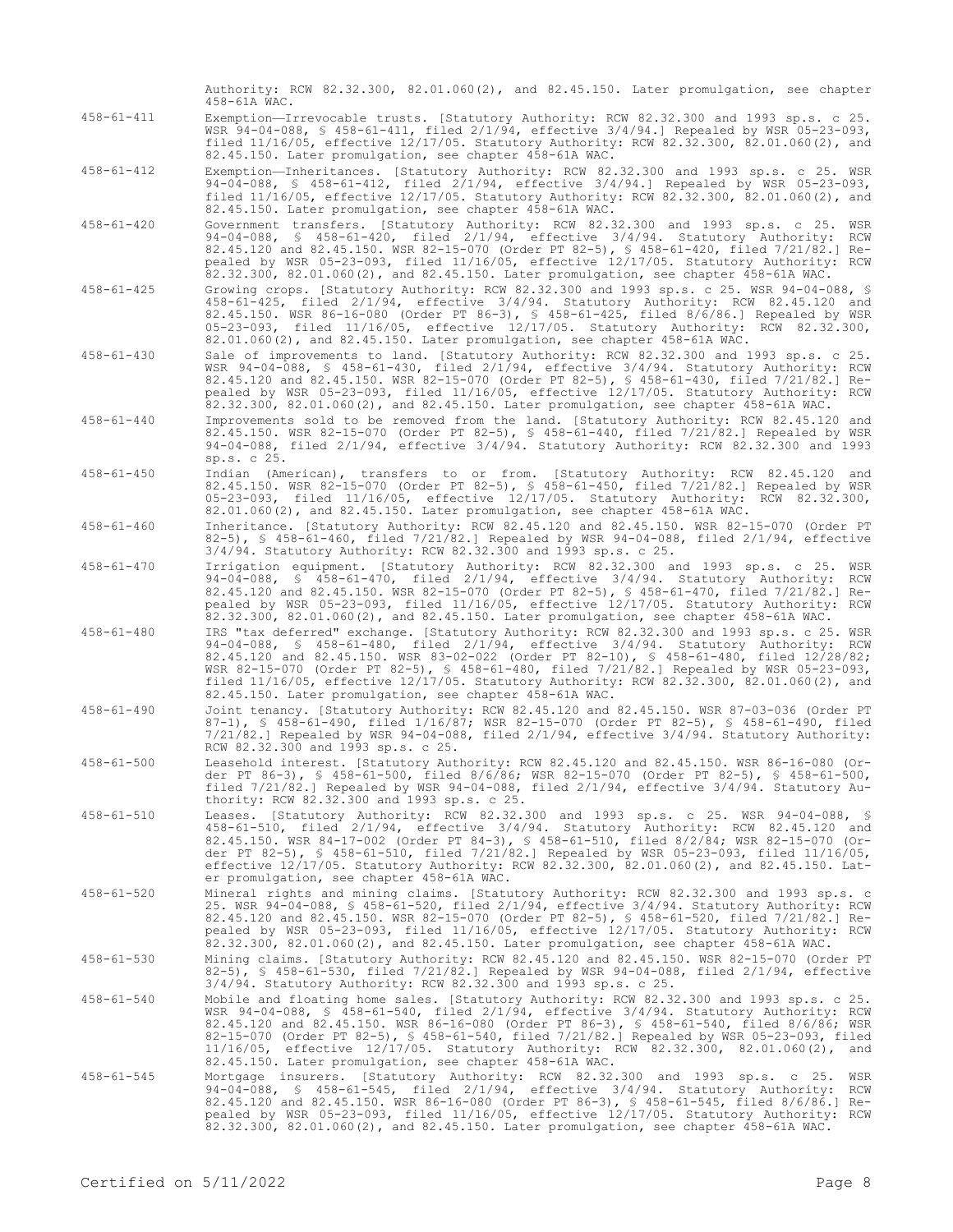| $458 - 61 - 550$ | Nominee. [Statutory Authority: RCW 82.32.300 and 1993 sp.s. c 25. WSR 94-04-088, §<br>458-61-550, filed 2/1/94, effective 3/4/94. Statutory Authority: RCW 82.45.120 and<br>82.45.150. WSR 86-16-080 (Order PT 86-3), § 458-61-550, filed 8/6/86; WSR 83-02-022 (Or-<br>der PT 82-10), § 458-61-550, filed 12/28/82; WSR 82-15-070 (Order PT 82-5), § 458-61-550,<br>filed $7/21/82$ . Repealed by WSR 05-23-093, filed $11/16/05$ , effective $12/17/05$ . Statutory<br>Authority: RCW 82.32.300, 82.01.060(2), and 82.45.150. Later promulgation, see chapter<br>458-61A WAC.         |
|------------------|-----------------------------------------------------------------------------------------------------------------------------------------------------------------------------------------------------------------------------------------------------------------------------------------------------------------------------------------------------------------------------------------------------------------------------------------------------------------------------------------------------------------------------------------------------------------------------------------|
| $458 - 61 - 553$ | Nonprofit organizations. [Statutory Authority: RCW 82.32.300 and 1993 sp.s. c 25. WSR<br>94-04-088, § 458-61-553, filed $2/1/94$ , effective $3/4/94$ .] Repealed by WSR 05-23-093,<br>filed $11/16/05$ , effective $12/17/05$ . Statutory Authority: RCW 82.32.300, 82.01.060(2), and<br>82.45.150. Later promulgation, see chapter 458-61A WAC.                                                                                                                                                                                                                                       |
| $458 - 61 - 555$ | Option to purchase. [Statutory Authority: RCW 82.32.300 and 1993 sp.s. c 25. WSR<br>$94-04-088$ , § $458-61-555$ , filed $2/1/94$ , effective $3/4/94$ . Statutory Authority:<br>RCW<br>82.45.120 and 82.45.150. WSR 87-12-016 (Order PT 87-4), § 458-61-555, filed 5/27/87; WSR<br>86-16-080 (Order PT 86-3), § 458-61-555, filed 8/6/86.] Repealed by WSR 05-23-093, filed<br>$11/16/05$ , effective $12/17/05$ . Statutory Authority: RCW 82.32.300, 82.01.060(2),<br>and<br>82.45.150. Later promulgation, see chapter 458-61A WAC.                                                 |
| $458 - 61 - 560$ | Partnership-Family. [Statutory Authority: RCW 82.45.120 and 82.45.150. WSR 82-15-070<br>(Order PT 82-5), § 458-61-560, filed 7/21/82.] Repealed by WSR 94-04-088, filed $2/1/94$ ,<br>effective 3/4/94. Statutory Authority: RCW 82.32.300 and 1993 sp.s. c 25.                                                                                                                                                                                                                                                                                                                         |
| $458 - 61 - 570$ | Partnership-Nonfamily. [Statutory Authority: RCW 82.45.120 and 82.45.150. WSR 87-03-036<br>(Order PT 87-1), § 458-61-570, filed 1/16/87; WSR 82-15-070 (Order PT 82-5), §<br>458-61-570, filed 7/21/82.] Repealed by WSR 94-04-088, filed 2/1/94, effective 3/4/94.<br>Statutory Authority: RCW 82.32.300 and 1993 sp.s. c 25.                                                                                                                                                                                                                                                          |
| $458 - 61 - 590$ | Rescission of sale. [Statutory Authority: RCW 82.32.300 and 1993 sp.s. c 25. WSR<br>94-04-088, § 458-61-590, filed 2/1/94, effective 3/4/94. Statutory Authority: RCW<br>82.45.120 and 82.45.150. WSR 86-16-080 (Order PT 86-3), § 458-61-590, filed 8/6/86; WSR<br>84-17-002 (Order PT 84-3), § 458-61-590, filed 8/2/84; WSR 82-15-070 (Order PT 82-5), §<br>$458-61-590$ , filed $7/21/82$ . Repealed by WSR 05-23-093, filed $11/16/05$ , effective<br>12/17/05. Statutory Authority: RCW 82.32.300, 82.01.060(2), and 82.45.150. Later promul-<br>gation, see chapter 458-61A WAC. |
| $458 - 61 - 600$ | Relocation service. [Statutory Authority: RCW 82.32.300 and 1993 sp.s. c 25. WSR<br>$94-04-088$ , § $458-61-600$ , filed $2/1/94$ , effective $3/4/94$ . Statutory Authority: RCW<br>82.45.120 and 82.45.150. WSR 82-15-070 (Order PT 82-5), § 458-61-600, filed 7/21/82.] Re-<br>pealed by WSR 05-23-093, filed 11/16/05, effective 12/17/05. Statutory Authority: RCW<br>82.32.300, 82.01.060(2), and 82.45.150. Later promulgation, see chapter 458-61A WAC.                                                                                                                         |
| $458 - 61 - 610$ | Rerecord. [Statutory Authority: RCW 82.32.300 and 1993 sp.s. c 25. WSR 94-04-088, §<br>458-61-610, filed 2/1/94, effective 3/4/94. Statutory Authority: RCW 82.45.120 and<br>82.45.150. WSR 82-15-070 (Order PT 82-5), § 458-61-610, filed 7/21/82.] Repealed by WSR<br>05-23-093, filed 11/16/05, effective 12/17/05. Statutory Authority: RCW 82.32.300,<br>$82.01.060(2)$ , and $82.45.150$ . Later promulgation, see chapter $458-61A$ WAC.                                                                                                                                         |
| $458 - 61 - 620$ | Sales made before imposition of tax. [Statutory Authority: RCW 82.45.120 and 82.45.150.<br>WSR 82-15-070 (Order PT 82-5), § 458-61-620, filed 7/21/82.] Repealed by WSR 94-04-088,<br>filed $2/1/94$ , effective $3/4/94$ . Statutory Authority: RCW 82.32.300 and 1993 sp.s. c 25.                                                                                                                                                                                                                                                                                                     |
| $458 - 61 - 630$ | Security documents. [Statutory Authority: RCW 82.45.120 and 82.45.150. WSR 82-15-070 (Or-<br>der PT 82-5), § 458-61-630, filed 7/21/82.] Repealed by WSR 94-04-088, filed 2/1/94, ef-<br>fective 3/4/94. Statutory Authority: RCW 82.32.300 and 1993 sp.s. c 25.                                                                                                                                                                                                                                                                                                                        |
| $458 - 61 - 640$ | Sheriff's sale. [Statutory Authority: RCW 82.32.300 and 1993 sp.s. c 25. WSR 94-04-088, §<br>$458-61-640$ , filed $2/1/94$ , effective $3/4/94$ . Statutory Authority: RCW 82.45.120 and<br>82.45.150. WSR 82-15-070 (Order PT 82-5), § 458-61-640, filed 7/21/82.] Repealed by WSR<br>05-23-093, filed 11/16/05, effective 12/17/05. Statutory Authority: RCW 82.32.300,<br>$82.01.060(2)$ , and $82.45.150$ . Later promulgation, see chapter $458-61A$ WAC.                                                                                                                          |
| $458 - 61 - 650$ | Tenants in common and joint tenants. [Statutory Authority: RCW 82.32.300 and 1993 sp.s. c<br>25. WSR 94-04-088, § 458-61-650, filed 2/1/94, effective 3/4/94. Statutory Authority: RCW<br>82.45.120 and 82.45.150. WSR 86-16-080 (Order PT 86-3), § 458-61-650, filed 8/6/86; WSR<br>82-15-070 (Order PT 82-5), § 458-61-650, filed 7/21/82.] Repealed by WSR 05-23-093, filed<br>11/16/05, effective 12/17/05. Statutory Authority: RCW 82.32.300, 82.01.060(2), and<br>82.45.150. Later promulgation, see chapter 458-61A WAC.                                                        |
| $458 - 61 - 660$ | Timber, standing. [Statutory Authority: RCW 82.32.300 and 1993 sp.s. c 25. WSR 94-04-088,<br>$$458-61-660$ , filed $2/1/94$ , effective $3/4/94$ . Statutory Authority: RCW 82.45.120 and<br>82.45.150. WSR 82-15-070 (Order PT 82-5), § 458-61-660, filed 7/21/82.] Repealed by WSR<br>$05-23-093$ , filed $11/16/05$ , effective $12/17/05$ . Statutory Authority: RCW 82.32.300,<br>82.01.060(2), and 82.45.150. Later promulgation, see chapter 458-61A WAC.                                                                                                                        |
| $458 - 61 - 670$ | Trade-in credit. [Statutory Authority: RCW 82.32.300 and 1993 sp.s. c 25. WSR 94-04-088,<br>$$458-61-670$ , filed $2/1/94$ , effective $3/4/94$ . Statutory Authority: RCW 82.45.120 and<br>82.45.150. WSR 86-16-080 (Order PT 86-3), § 458-61-670, filed 8/6/86; WSR 82-15-070 (Or-<br>der PT 82-5), § 458-61-670, filed 7/21/82.] Repealed by WSR 05-23-093, filed 11/16/05,<br>effective 12/17/05. Statutory Authority: RCW 82.32.300, 82.01.060(2), and 82.45.150. Lat-<br>er promulgation, see chapter 458-61A WAC.                                                                |
| $458 - 61 - 680$ | Trust. [Statutory Authority: RCW 82.45.120 and 82.45.150. WSR 84-17-002 (Order PT 84-3),<br>\$ 458-61-680, filed 8/2/84; WSR 82-15-070 (Order PT 82-5), \$ 458-61-680, filed 7/21/82.]<br>Repealed by WSR 94-04-088, filed $2/1/94$ , effective $3/4/94$ . Statutory Authority: RCW<br>82.32.300 and 1993 sp.s. c 25.                                                                                                                                                                                                                                                                   |
| $458 - 61 - 690$ | Trustee sale pursuant to deed of trust (nonjudicial). [Statutory Authority: RCW 82.45.120<br>and 82.45.150. WSR 83-02-022 (Order PT 82-10), § 458-61-690, filed 12/28/82.] Repealed by<br>WSR $94-04-088$ , filed $2/1/94$ , effective $3/4/94$ . Statutory Authority: RCW 82.32.300 and<br>1993 sp.s. c 25.                                                                                                                                                                                                                                                                            |

## **Chapter 458-65 ABANDONED PROPERTY**